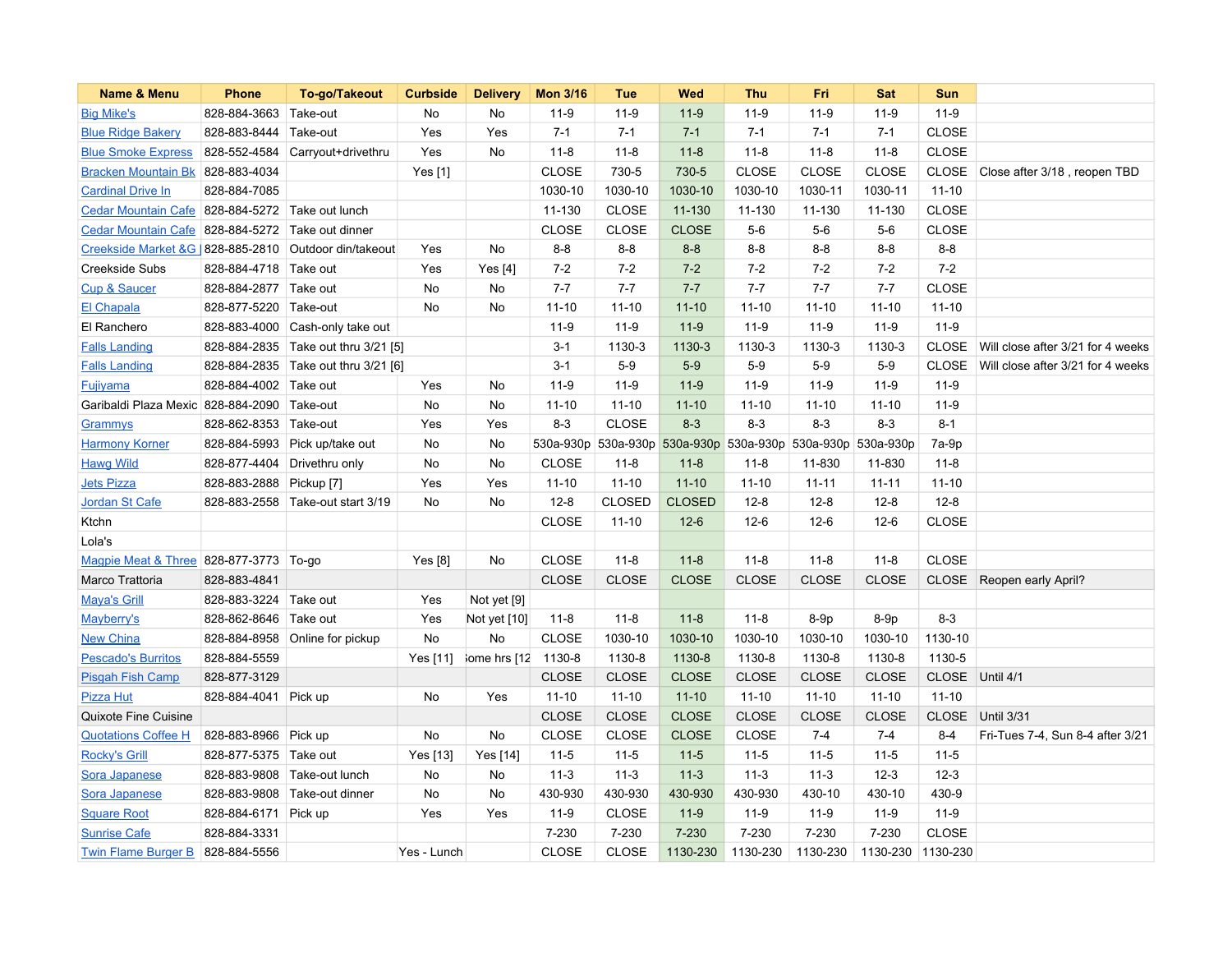| Name & Menu                | <b>Phone</b> | To-go/Takeout | <b>Curbside</b> | <b>Delivery</b> | <b>Mon 3/16</b> | Tue          | <b>Wed</b>   | Thu          | Fri          | <b>Sat</b>   | <b>Sun</b>   |                      |
|----------------------------|--------------|---------------|-----------------|-----------------|-----------------|--------------|--------------|--------------|--------------|--------------|--------------|----------------------|
| <b>Twin Flame Burger B</b> | 828-884-5556 |               | Yes - Dinner    |                 | <b>CLOSE</b>    | <b>CLOSE</b> | $5 - 7$      | $5 - 7$      | $5 - 7$      | $5 - 7$      | $5 - 7$      |                      |
| Vescovo                    | 828-885-7630 |               | Yes             | Yes             | <b>CLOSE</b>    | <b>CLOSE</b> | $5p-9$       | $5p-9$       | $5p-9$       | $5p-9$       | CLOSE        |                      |
| <b>Waffle House</b>        | 828-884-3767 | To-go         | No              | No              | 24/7            | 24/7         | 24/7         | 24/7         | 24/7         | 24/7         | 24/7         |                      |
| Wine Down on Main          |              |               |                 |                 | <b>CLOSE</b>    | <b>CLOSE</b> | <b>CLOSE</b> | <b>CLOSE</b> | <b>CLOSE</b> | <b>CLOSE</b> | <b>CLOSE</b> | Until further notice |